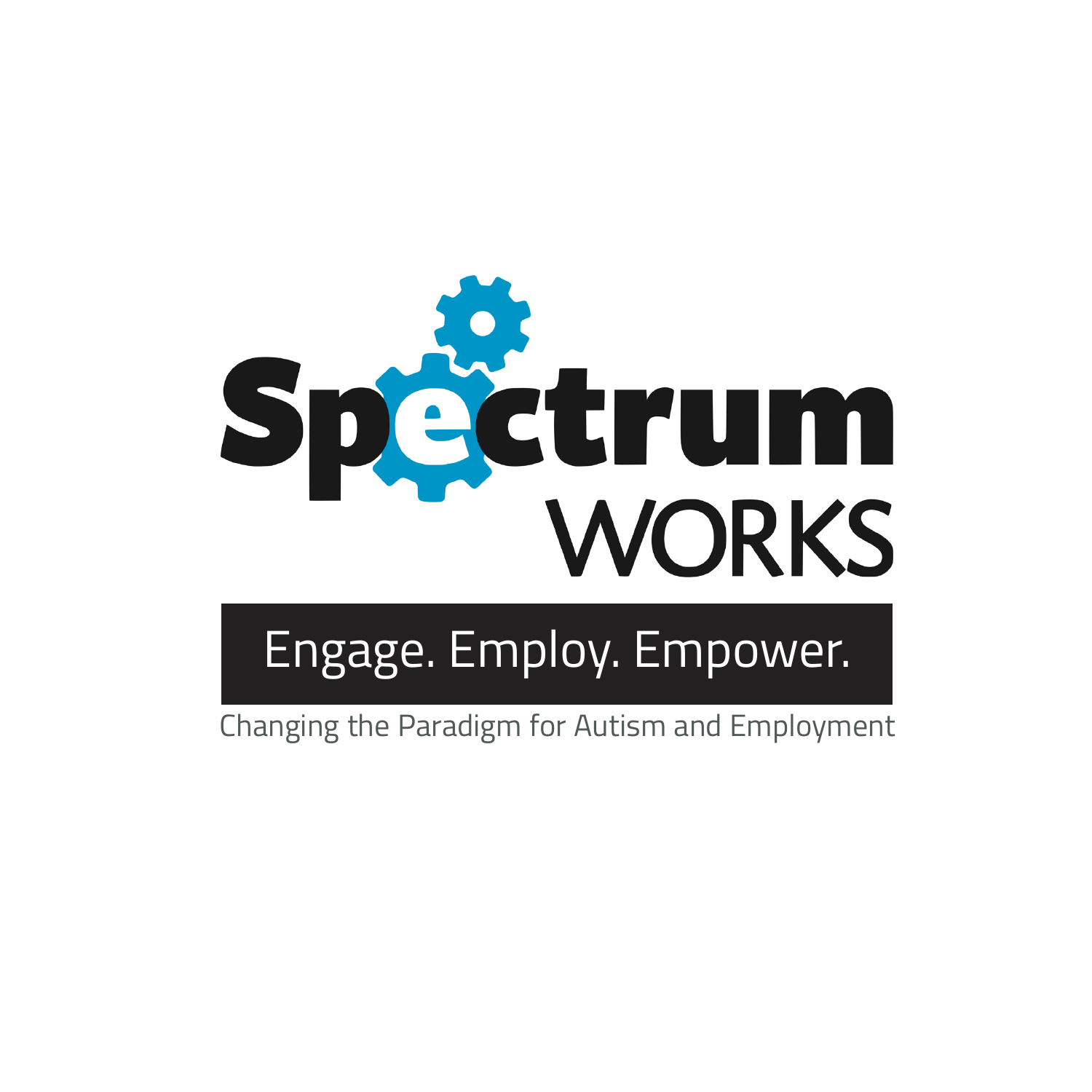### **80% OF INDIVIDUALS WITH AUTISM ARE UNEMPLOYED. WE'RE ON A MISSION TO CHANGE THAT.**

Many young adults with autism have the desire to be employed but lack the skills, experience in an integrated workplace, and opportunity. At the same time, companies lack the knowledge of how to implement and manage an autism employment program. The Spectrum Works Solution is the bridge.



are disconnected from career pathways and job training in an integrated workplace.

#### **Partner Companies**

integrate people with autism into their workforce through scalable on-site programs.

### **THE SPECTRUM WORKS SOLUTION THE IMPACT**

**Spectrum Works is a trusted advisor and thought leader in autism and employment.** It partners with companies to implement scalable employment programs that can be customized according to their needs, goals and objectives.

The Spectrum Works model helps young adults with autism reach their potential for stable, successful, economically self-sufficient lives and, at the same time, helps partner companies create integrated workforces.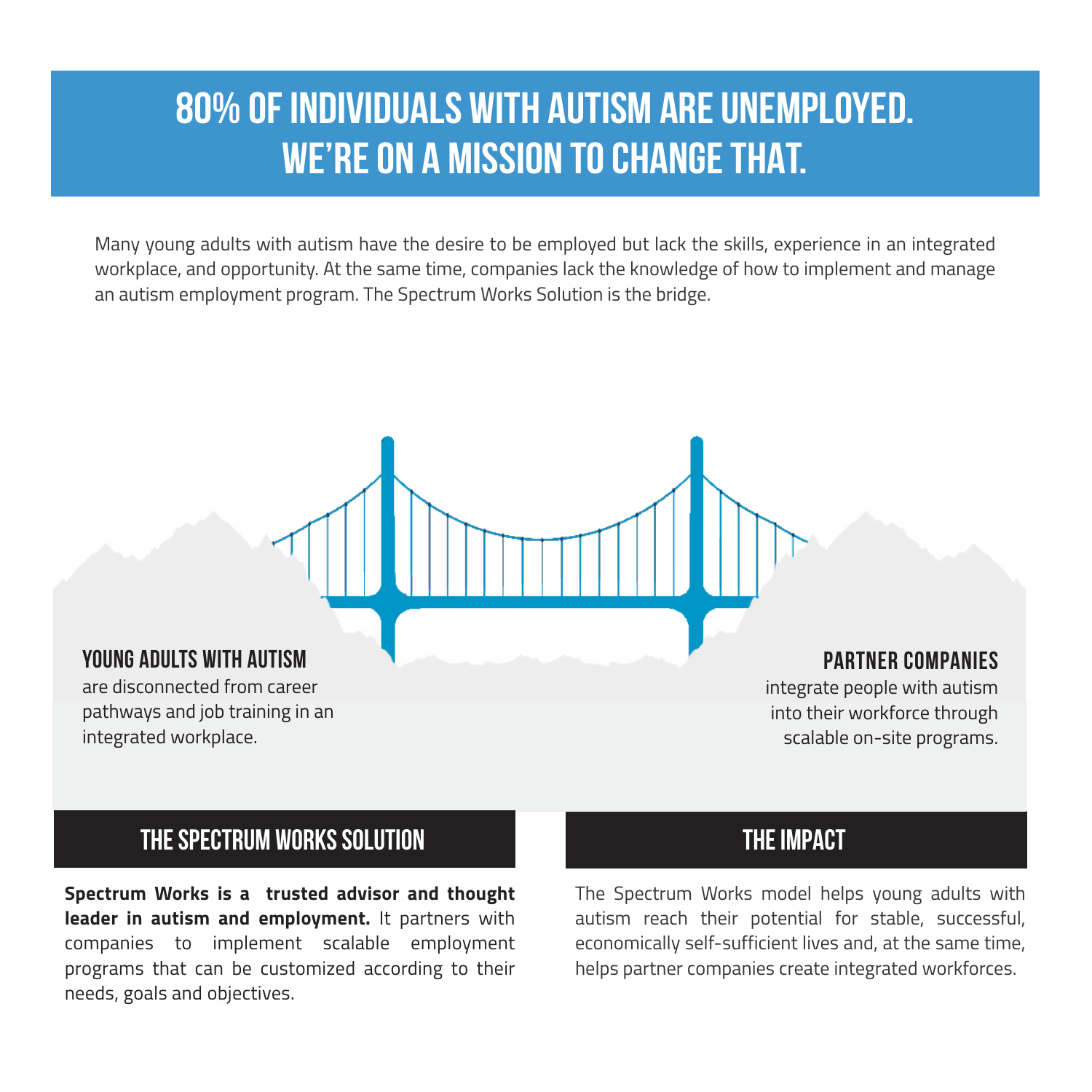### **THE PROGRAM**

Spectrum Works' innovative employment program offers young adults with autism the skills and reallife job experiences they need to get and keep a job. The program incorporates integrated on-the-job training, classroom-based learning, and competitive employment opportunities via partnerships with participating companies.

By co-locating within partner companies, job coaches become experts in the students' responsibilities and act as on-site mentors, staying with them through the lifetime of the process from training to placement as interns and employees.

A portion of the intern experience includes workshops applying a proprietary job readiness curriculum where soft skills such as communication, conflict resolution, and managing stress are taught and practiced. Interns enter a workplace as a paid trainee, work alongside neuro-typical co-workers, and learn the skills needed to be outstanding employees.

Spectrum Works also works directly with high schools and universities to provide internship programs that help their students with autism transition into the workforce.

#### **Spectrum Works is the only organization with this unique employment model.**

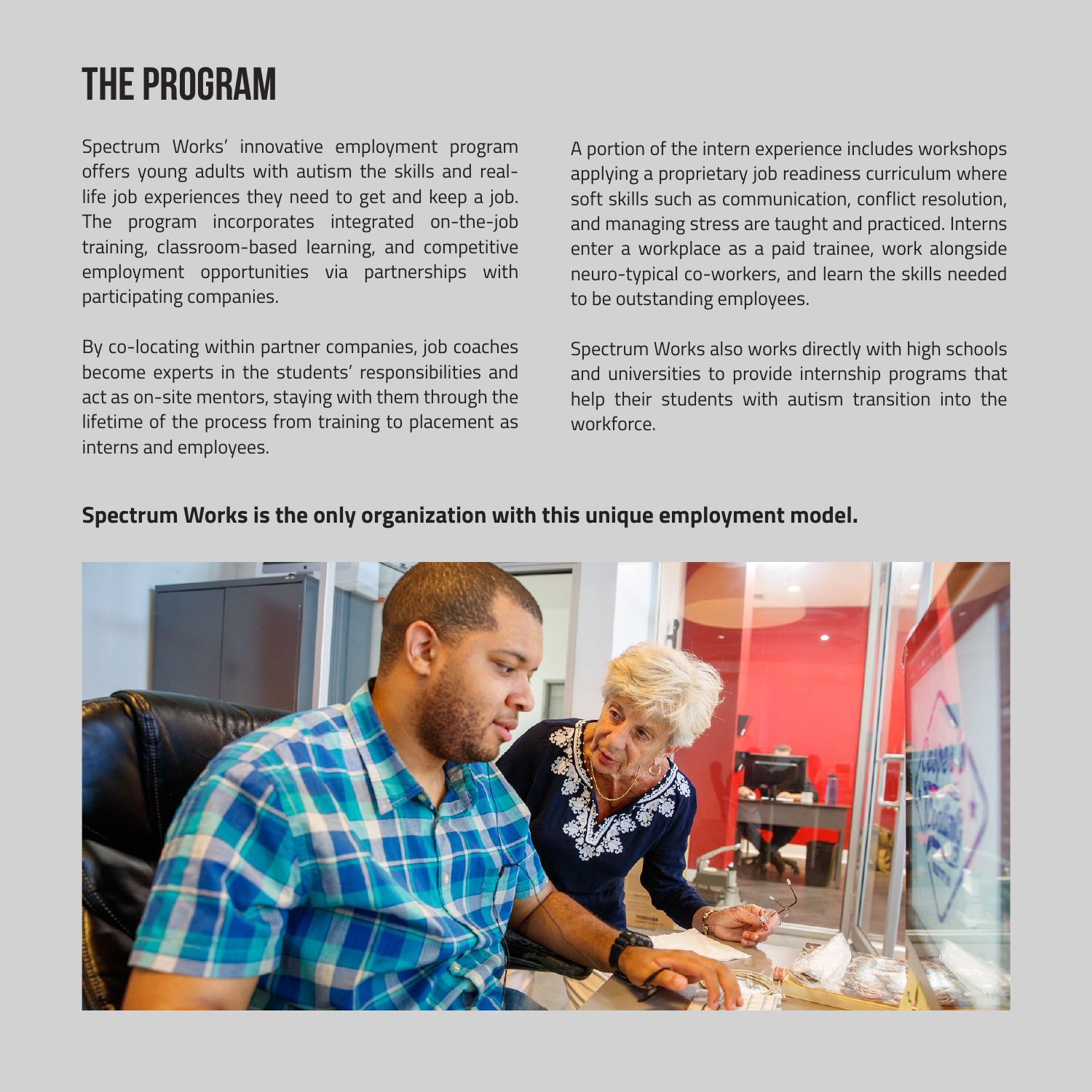## **COMPANY PARTNERSHIPS**

Spectrum Works' scalable solution helps companies build more inclusive organizations. It partners with companies to design diverse-abilities and inclusion strategies, consults and advises on execution, educates company managers and employees, and implements scalable on-site and virtual programs. It includes autism seminars, company impact events, and other services delivered through our technology platform. Additionally, partner companies are invited to attend executive round table discussions and our Diverse-Abilities & Inclusion Summit.

#### **The Signature Employment Program**

Spectrum Works co-locates at the company and manages the entire employment program. It recruits, onboards, and supports interns and employees that have been directly hired by the partner company. Spectrum Works provides on-the-job training for individuals with autism, trains and guides company staff, and collaborates with the company to ensure success. This enables companies to integrate individuals with autism into their business operations.

A number of industry-leading companies, including Rent the Runway, Green Distribution and FM Expressions have already successfully implemented the innovative Spectrum Works employment model and it is now poised to be a partner opportunity on a national level. If you want to make a big difference, now you can — become a partner company and change lives.

### **A SHARED PARTNERSHIP FOR THE FUTURE**



- Build a more diverse and inclusive workplace
- Increase visibility as a socially responsible company
- Hands-on support during the internship and ongoing after a partner company direct hire
- Gain potential employees who are prepared and committed to your organization
- Built in mentorship and volunteer opportunities for employees
- Cultivate a positive working environment and image as a socially responsible employer



#### For Students

- Year over year, 400+ interns have completed more than 50,000 job training hours through our partner companies
- In 2019, over 100 students have interned at partner companies
- 70% of those who have graduated are employed or attending universities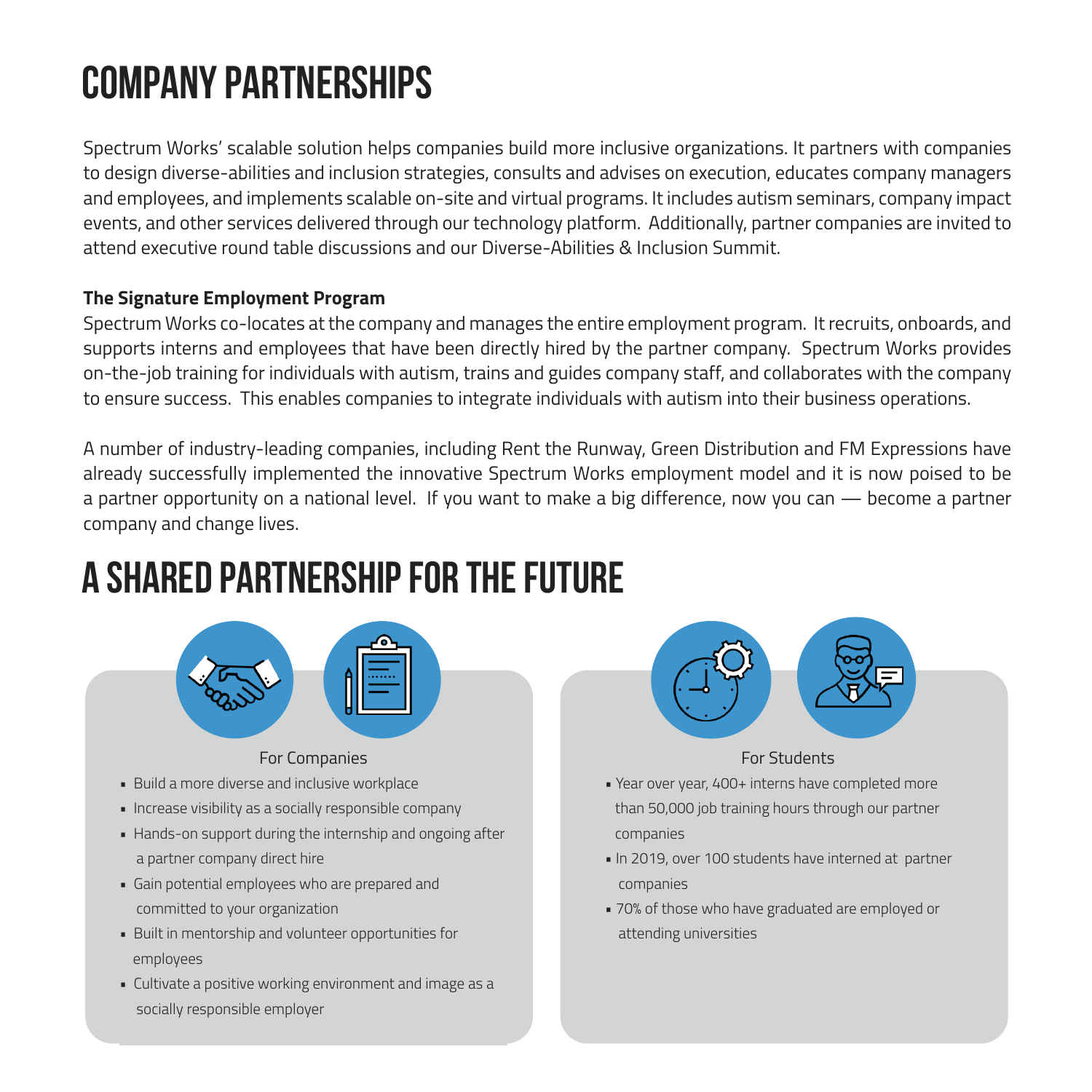# **Facts** & **Key Characterisitics of individuals with autism**



### **FOR FURTHER INFORMATION:**

**To Become A Partner Company:** Ann Marie Sullivan – annmarie@spectrumworks.org **Job Training Program:** Beverly Ficon – beverly@spectrumworks.org **Additional Information:** info@spectrumworks.org or 201-552-2055 **To Become a Donor** visit our website at www.spectrumworks.org or contact annmarie@spectrumworks.org